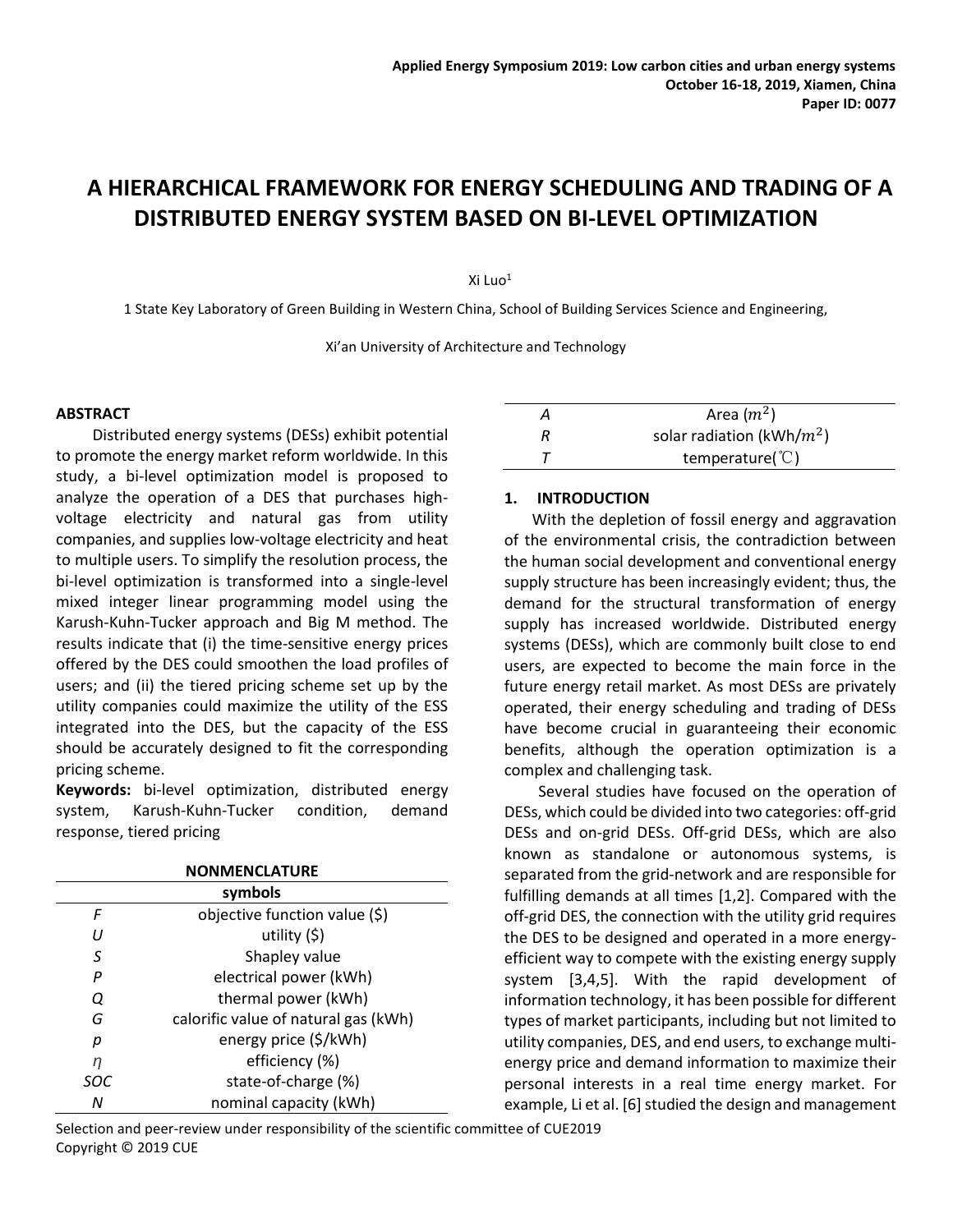of a DES incorporating renewable energy generation and heterogeneous end-users; a hierarchical framework for the energy demand side management through peer-topeer exchange of energy information in a real-time market was proposed. Lu et al. [7] designed a transaction mechanism among heterogeneous retailers and consumers in a regional energy market.

Because the conventional utility companies are the existing and necessary participants in the energy markets, the operation performance of a DES directly decides whether it can take on its corresponding responsibilities and reach the expectations during the energy market reform as a specific market participant. This study investigated a three-level IES composed of one electricity utility company (EUC) and one gas utility company (GUC) (upper level), one DES (middle level), and I users (lower level). The energy demands of users consist of electricity demand and heating demand, which are both directly provided by the DES. The interactions between the utility companies, DES, and users were formulated as a bi-level optimization model, and solved as a mixed integer linear programming (MILP) problem by applying the Karush-Kuhn-Tucker (KKT) approach and Big M method. Besides, the impacts of tiered pricing on the performance of the DES were investigated as well.

# **2. SYSTEM MODEL**

## *2.1 Distributed energy system side (upper level)*

The DES in this study comprises a transformer, ESS, micro turbine, furnace, and PV panels. (Figure 1).





Because most of the DESs in the market are privately owned and operated, the primary operation goal of a DES could be considered as the economic

benefit; thus, the objective function of the DES can be<br>written as<br> $\frac{24}{P_{DES,out}} \left[ P_{DES,out}^t P_e^t + Q_{DES,out}^t P_q^t \right]$ written as

ritten as  
\n
$$
\max F = \max \sum_{t=1}^{24} \left[ \frac{P_{DES,out}^{t} p_{e}^{t} + Q_{DES,out}^{t} p_{q}^{t}}{-P_{DES}^{t} p_{E} - (G_{DES,MT}^{t} + G_{DES,F}^{t}) p_{G}} \right]
$$
\n(1)

where  $P_{DES,out}^t$  and  $Q_{DES,out}^t$  are respectively the electrical output and thermal output of the DES,  $p_e^t$  and  $p_q^t\;$  are respectively the real-time prices of electricity and heat offered by the DES,  $P_{DES}^{t}$  is the electricity DES purchased from the EUC,  $G_{DES,MT}^t$  and  $G_{DES,F}^t$  are respectively the natural gas DES purchased from the GUC for the micro turbine and furnace, and  $p_E$  and  $p_G$  are respectively the prices of electricity and natural gas that the DES purchased from the utility companies.

The electric power balance and thermal power

balance of the energy system are expressed as  
\n
$$
P_{DES,in}^{t} \eta_{T} + P_{DES,PV}^{t} + P_{DES,ESD}^{t} + P_{DES,MT}^{t} - P_{DES,ESSC}^{t} = P_{DES,out}^{t} = \sum_{k} P_{k,d}^{t}
$$
\n
$$
Q_{DES,MT}^{t} + Q_{DES,F}^{t} = Q_{DES,out}^{t} = \sum Q_{k,d}^{t}
$$
\n(2)

$$
Q_{DES,MT}^{t} + Q_{DES,F}^{t} = Q_{DES,out}^{t} = \sum_{k} Q_{k,d}^{t}
$$
\n(3)

where  $P_{DES,PV}^{t}$  is the output of the PV,  $P_{DES,ESSD}^{t}$  and  $P_{DES,ESSC}^{t}$  are respectively the power charged and discharged by the ESS,  $P_{DES,MT}^{t}$  is the electrical output of the micro turbine,  $Q^t_{DES,MT}$  and  $Q^t_{DES,F}$  are respectively the thermal outputs of the micro turbine and furnace,  $P_{k,d}^t$  and  $Q_{k,d}^t$  are respectively the electrical and thermal demands of user  $k$  during the time interval t, and  $\eta_T$  is the efficiency of the transformer.

The state-of-charge (SOC) of the ESS in adjacent time intervals should always satisfy the following

$$
\begin{aligned}\n\text{relationship [8]}. \\
\text{SOC}^t_{\text{DES},\text{ESS}} &= \text{SOC}^{t-1}_{\text{DES},\text{ESS}} \\
&+ \frac{P_{\text{DES},\text{ESSC}}^t \Delta t \eta_{\text{ESSC}}}{N_{\text{DES},\text{ESS}}} - \frac{P_{\text{DES},\text{ESSD}}^t \Delta t}{\eta_{\text{ESSD}} N_{\text{DES},\text{ESS}}} \n\end{aligned} \tag{4}
$$

where  $N_{DES,ESS}$  is the nominal capacity,  $\eta_{ESSC}$  is the corresponding charge efficiency, and  $\eta_{ESSD}$  is the discharge efficiency of the ESS. All the efficiencies are assumed to be constant, and the self-discharge rate of the ESS is not considered in this study.

According to , the power output of a PV panel array at time t with an area of  $A_{DES,PV}$  is given by

$$
P_{DES,PV}^t = R^t \eta_{PV}^t A_{DES,PV}
$$
\n<sup>(5)</sup>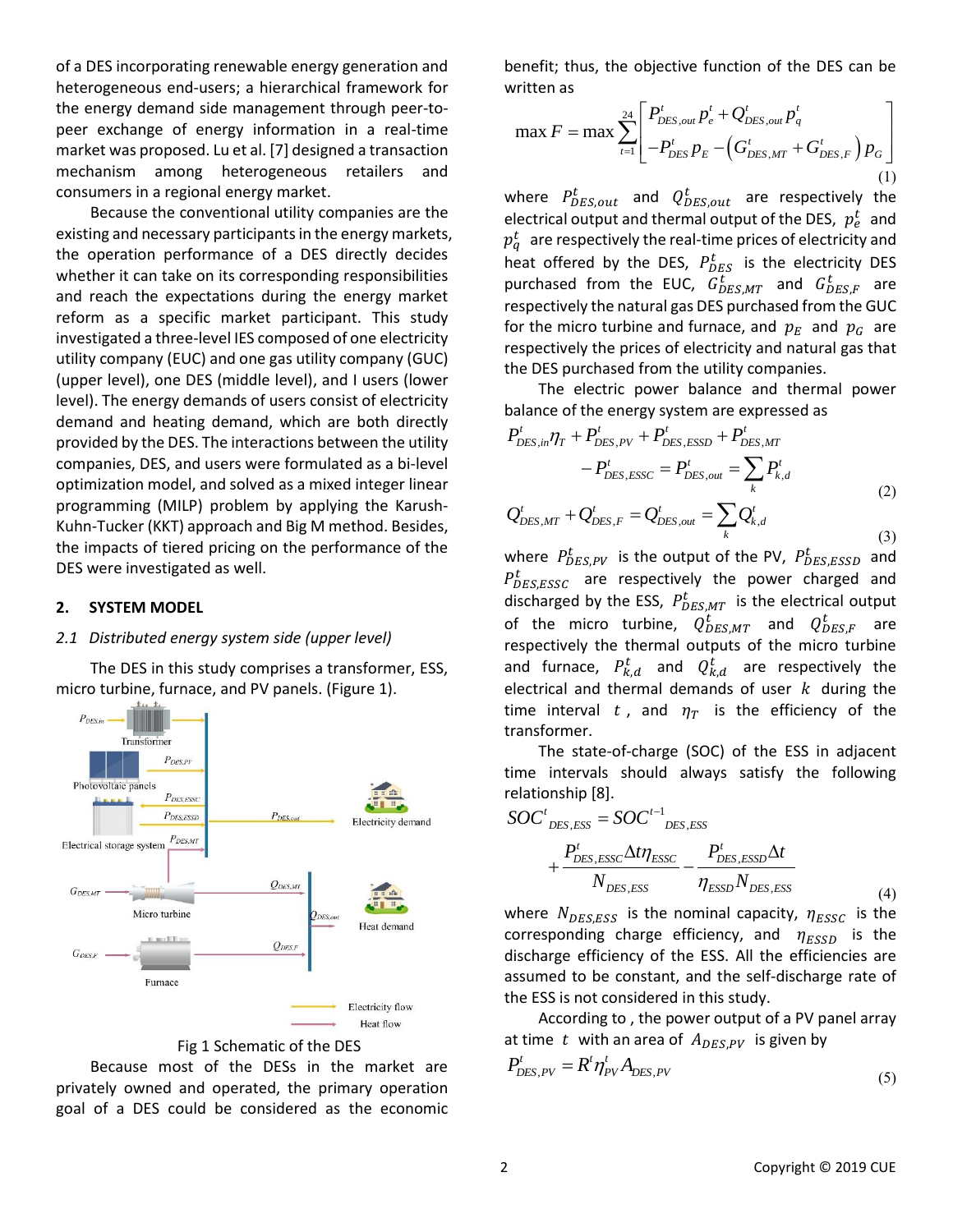$$
\eta_{PV}^{t} = \eta_r \left[ 1 - N_T \left( T_c^{t} - T_r \right) \right]
$$
\n
$$
T_c^{t} = T_a^{t} + \left( \frac{NOCT - 20}{800} \right) R^{t}
$$
\n(7)

where  $R<sup>t</sup>$  denotes the solar radiation on a unit area of a panel,  $\eta_{PV}^{t}$  the electrical efficiency of the panel,  $T_{c}^{t}$ the cell temperature,  $\eta_r$  the reference electrical efficiency of the panel,  $N_T$  the PV panel efficiency temperature coefficient,  $T_r\;$  the reference temperature, and  $NOCT$  is the nominal cell operating temperature.

The micro turbine output and furnace output could be expressed as

$$
Q_{DES,F}^t = \eta_F G_{DES,F}^t
$$
\n(8)

$$
Q_{DES,MT}^t = \eta_{MT}^s G_{DES,MT}^t \tag{9}
$$

$$
P_{\text{DES,MT}}^t = \eta_{\text{MT}}^e G_{\text{DES,MT}}^t \tag{10}
$$

where  $G_{DES,F}^{t}$  and  $G_{DES,MT}^{t}$  are respectively the gas input of the furnace and micro turbine,  $\eta_F$  is the efficiency of the furnace, and  $\eta_{MT}^g$  and  $\eta_{MT}^e$  are respectively the thermal and electrical efficiencies of the micro turbine.

To maintain a normal operation, the minimum and maximum operation limit of each device in the DES are as follows:

as follows:  
\n
$$
SOC_{ESS,min} \leq SOC_{DES,EES}^t \leq SOC_{ESS,max}
$$
\n(11)

$$
G_{MT, \min} \le G_{DES, MT}^{t} \le G_{MT, \max}
$$
\n(11)

$$
G_{F,\min} \le G_{\text{DES},F}^t \le G_{F,\max} \tag{13}
$$

$$
\mathcal{L}_{F,\text{min}} \simeq \mathcal{L}_{DES,F} \simeq \mathcal{L}_{F,\text{max}} \tag{13}
$$
\n
$$
x_{DES,EESC}^t P_{DES,EESC,\text{min}} \le P_{DES,EESC}^t \le x_{DES,EESC}^t P_{DES,EESC,\text{max}} \tag{14}
$$

(14)  
\n
$$
x_{DES, EESD}^t P_{DES, EESD,min} \le P_{DES, EESD}^t \le x_{DES, EESD}^t P_{DES, EESD,max}
$$
\n(15)

To ensure that the ESS can only charge or discharge simultaneously, the following constraint holds.

$$
x'_{DES,ESSC} + x'_{DES,ESSD} \le 1
$$
\n(16)

where  $x_{DES,EESC}^{t}$  and  $x_{DES,EESD}^{t}$  are binary values.

# *2.2 User side (lower level)*

The objective of user  $k$  could be expressed as its welfare, which is the surplus of user  $k$  retained between its utility and the payment to the DES. The

formulation of the objective function is  
\n
$$
\max f_k = \max \sum_{i=1}^{24} (U_{k,e}^t + U_{k,q}^t - P_k^t p_e^t - Q_k^t p_q^t)
$$
\n(17)

where  $U_{k,e}^{t}$  and  $U_{k,q}^{t}$  are the satisfaction gained from consuming the electricity and heat, respectively, which can be expressed as

$$
U_{k,e}^{t} = -\frac{\alpha_{k,e}^{t}}{2} (P_k^{t})^2 + \beta_{k,e}^{t} P_k^{t}
$$
  
\n
$$
U_{k,q}^{t} = -\frac{\alpha_{k,q}^{t}}{2} (Q_k^{t})^2 + \beta_{k,q}^{t} Q_k^{t}
$$
\n(18)

be expressed as  
\n
$$
(1-a)P_{k,d}^t \le P_k^t \le (1+a)P_{k,d}^t
$$
\n(20)

$$
(20)
$$
  

$$
(1-a)Q_{k,d}^t \le Q_k^t \le (1+a)Q_{k,d}^t
$$
 (21)

| $1 - N_T\left(T_c^t - T_r\right)$                                                                                                                               | (6)  | consuming the electricity and heat, respectively, which                                             | where $U_{k,e}^{\epsilon}$ and $U_{k,q}^{\epsilon}$ are the satisfaction gained from |
|-----------------------------------------------------------------------------------------------------------------------------------------------------------------|------|-----------------------------------------------------------------------------------------------------|--------------------------------------------------------------------------------------|
|                                                                                                                                                                 |      | can be expressed as                                                                                 |                                                                                      |
| $\left(\frac{NOCT-20}{800}\right)R^{t}$                                                                                                                         |      |                                                                                                     |                                                                                      |
| denotes the solar radiation on a unit area of                                                                                                                   | (7)  | $U_{k,e}^{t}=-\frac{\alpha_{k,e}^{t}}{2}\left(P_{k}^{t}\right)^{2}+\beta_{k,e}^{t}P_{k}^{t}$        |                                                                                      |
| $r_{PV}^t$ the electrical efficiency of the panel, $T_c^t$                                                                                                      |      |                                                                                                     | (18)                                                                                 |
| temperature, $\eta_r$ the reference electrical                                                                                                                  |      | $U_{k,q}^{t} = -\frac{\alpha_{k,q}^{t}}{2} (Q_{k}^{t})^{2} + \beta_{k,q}^{t} Q_{k}^{t}$             |                                                                                      |
| of the panel, $N_T$ the PV panel efficiency                                                                                                                     |      |                                                                                                     | (19)                                                                                 |
| re coefficient, $T_r$ the reference temperature,                                                                                                                |      | here $\alpha_{k,e}^t$ , $\alpha_{k,q}^t$ , $\beta_{k,e}^t$ , and $\beta_{k,q}^t$ are the preference |                                                                                      |
|                                                                                                                                                                 |      | constants of the quadratic utility function.                                                        |                                                                                      |
| $\Gamma$ is the nominal cell operating temperature.<br>nicro turbine output and furnace output could                                                            |      |                                                                                                     |                                                                                      |
| ed as                                                                                                                                                           |      | assumed to be adjustable, but the permitted adjustment                                              | In this study, the energy demands of users are                                       |
|                                                                                                                                                                 |      | amounts are within a certain range. It is assumed that the                                          |                                                                                      |
| $\eta_{\scriptscriptstyle F} G^{\scriptscriptstyle t}_{\scriptscriptstyle DES, F}$                                                                              | (8)  |                                                                                                     |                                                                                      |
|                                                                                                                                                                 |      | energy demands of user $k$ during the time interval $t$                                             |                                                                                      |
| $\eta_{\rm MT}^s G_{\rm DES,MT}^t$                                                                                                                              | (9)  | should not exceed $(1 + a)$ times $P_k^t$ or $Q_k^t$ , which are                                    |                                                                                      |
| $\eta_{\rm\scriptscriptstyle MT}^{e} G^{\scriptscriptstyle t}_{\scriptscriptstyle DES,MT}$                                                                      |      | the energy demands of users when the DES is not applied                                             |                                                                                      |
|                                                                                                                                                                 | (10) | meanwhile, the minimal energy demands should be                                                     |                                                                                      |
| $_{ES,F}$ and $G_{DES,MT}^{t}$ are respectively the gas                                                                                                         |      | larger than $(1-a)$ times $P_k^t$ or $Q_k^t$ . Thus, the lower                                      |                                                                                      |
| the furnace and micro turbine, $\eta_F$ is the                                                                                                                  |      | and upper limits of the energy demands of user $k$ could                                            |                                                                                      |
| of the furnace, and $\eta_{MT}^g$ and $\eta_{MT}^e$ are                                                                                                         |      | be expressed as                                                                                     |                                                                                      |
| ly the thermal and electrical efficiencies of the                                                                                                               |      | $(1-a)P_{k,d}^t \leq P_k^t \leq (1+a)P_{k,d}^t$                                                     | (20)                                                                                 |
| ıne.                                                                                                                                                            |      |                                                                                                     |                                                                                      |
| aintain a normal operation, the minimum and                                                                                                                     |      | $(1-a)Q_{k,d}^t \leq Q_k^t \leq (1+a)Q_{k,d}^t$                                                     | (21)                                                                                 |
| operation limit of each device in the DES are                                                                                                                   |      | where<br>is a constant<br>a                                                                         | value.<br>The<br>technical                                                           |
|                                                                                                                                                                 |      | characteristics of key components in the energy system                                              |                                                                                      |
| $\sum_{\rm D} \leq SOC_{\rm DES,EES}^t \leq SOC_{\rm ESS, max}$                                                                                                 |      | are listed in Table 1.                                                                              |                                                                                      |
|                                                                                                                                                                 | (11) |                                                                                                     | Table 1 Technical characteristics of key                                             |
| $G^t_{\textit{DES,MT}} \leq G_{\textit{MT},\text{max}}$                                                                                                         | (12) |                                                                                                     | components                                                                           |
| $G^t_{\textit{DES}, F} \leq G^t_{F, \text{max}}$                                                                                                                |      | Parameter                                                                                           | Value (Unit)                                                                         |
|                                                                                                                                                                 | (13) | $p_E$                                                                                               | 0.06 \$/kWh                                                                          |
|                                                                                                                                                                 |      | $p_G$                                                                                               | 0.02 \$/kWh                                                                          |
| $P_{\text{DES}, \text{EESC}, \text{min}} \leq P_{\text{DES}, \text{EESC}}^t \leq x_{\text{DES}, \text{EESC}}^t P_{\text{DES}, \text{EESC}, \text{max}}$         |      | $T_r$                                                                                               | $25 \text{ °C}$<br>0.9                                                               |
|                                                                                                                                                                 | (14) | $\eta_T$<br>$\eta_{ESSC}$                                                                           | 0.85                                                                                 |
|                                                                                                                                                                 |      | $\eta_{ESSD}$                                                                                       | 0.85                                                                                 |
| $P_{\text{DES},\text{EESD},\text{min}} \leq P_{\text{DES},\text{EESD}}^{\prime} \leq x_{\text{DES},\text{EESD}}^{\prime} P_{\text{DES},\text{EESD},\text{max}}$ |      | $N_{DES,ESS}$                                                                                       | 200 kWh                                                                              |
|                                                                                                                                                                 |      | $A_{DES,PV}$                                                                                        | $2560 \text{ m}^2$                                                                   |
|                                                                                                                                                                 | (15) | $\eta_r$                                                                                            | 15.5%                                                                                |
| sure that the ESS can only charge or discharge                                                                                                                  |      | $N_T$                                                                                               | $3.7\times10^{-3}$ /°C                                                               |
| busly, the following constraint holds.                                                                                                                          |      | <b>NOCT</b>                                                                                         | 43 °C                                                                                |
| $-x_{DES,ESSD}^{t} \leq 1$                                                                                                                                      | (16) | $\eta_F$                                                                                            | 0.9                                                                                  |
| $\mathcal{L}_{ES,EESC}$ and $x_{DES,EESD}^{t}$ are binary values.                                                                                               |      | $\eta_{MT}^g$<br>$\eta_{MT}^e$                                                                      | 0.5<br>0.4                                                                           |
|                                                                                                                                                                 |      | $\mathit{SOC}_{\mathit{ESS,min}}$                                                                   | 0.2                                                                                  |
| ide (lower level)                                                                                                                                               |      | $SOC_{ESS,max}$                                                                                     | 1                                                                                    |
| bjective of user $k$ could be expressed as its                                                                                                                  |      | $G_{MT,min}$                                                                                        | $0$ kW                                                                               |
| which is the surplus of user $k$ retained                                                                                                                       |      |                                                                                                     |                                                                                      |
|                                                                                                                                                                 |      |                                                                                                     | $0 \text{ kW}$                                                                       |
|                                                                                                                                                                 |      |                                                                                                     | 500 kW                                                                               |
|                                                                                                                                                                 |      | $P_{DES,ESSC,min}$                                                                                  | $0 \text{ kW}$                                                                       |
|                                                                                                                                                                 |      | $P_{DES,ESSC,max}$                                                                                  | 40 kW                                                                                |
|                                                                                                                                                                 | (17) | $P_{DES,ESSD,min}$                                                                                  | $0$ kW                                                                               |
| ts utility and the payment to the DES. The<br>n of the objective function is<br>$\max \sum_{i=1}^{24} (U_{k,e}^t + U_{k,q}^t - P_k^t p_e^t - Q_k^t p_q^t)$      |      | $G_{MT,max}$<br>$G_{F,min}$<br>$G_{F,max}$<br>3                                                     | 500 kW<br>Copyright © 2019 CUE                                                       |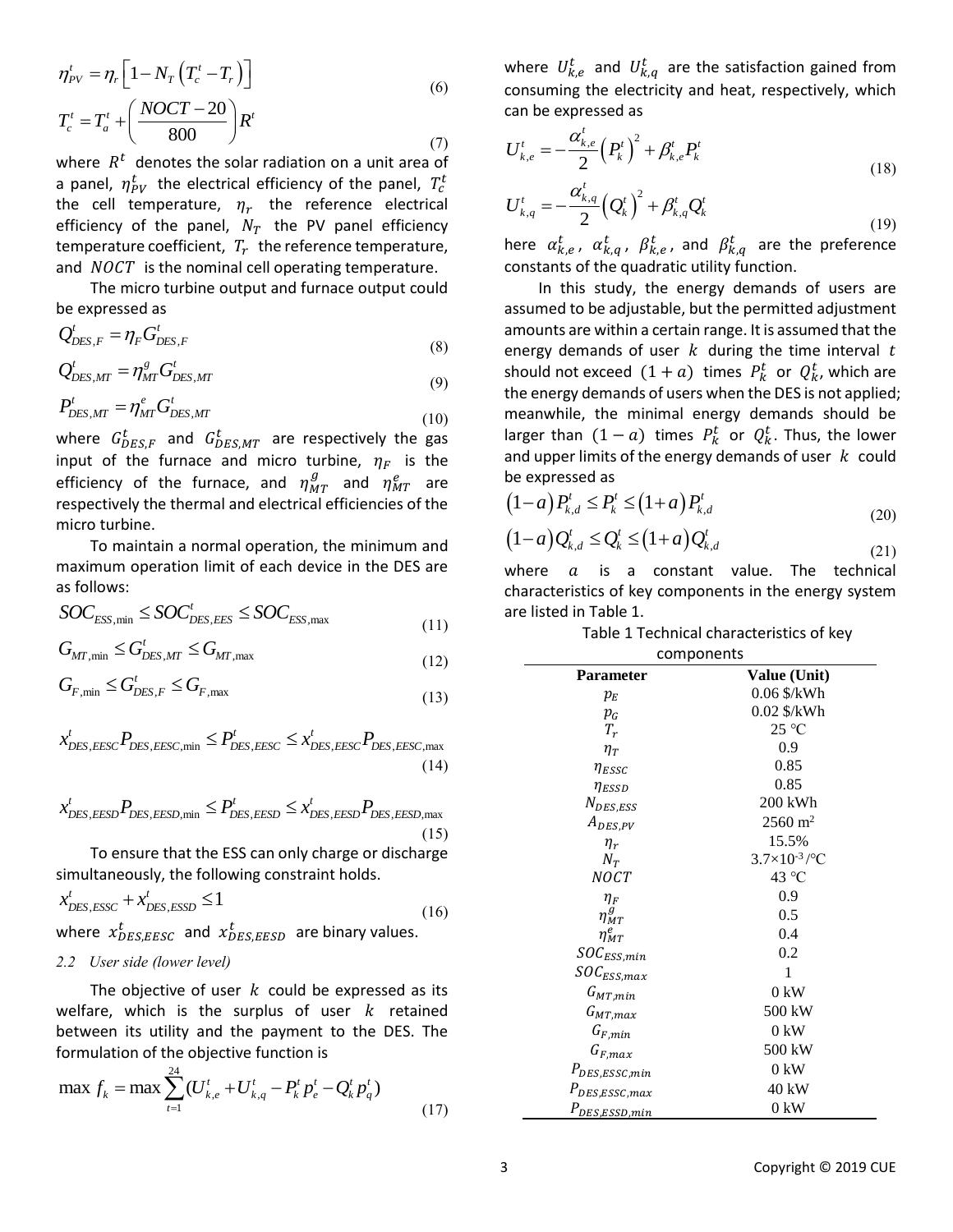| PDES, ESSD, max | 40 kW |  |
|-----------------|-------|--|
|                 |       |  |

# **3. METHODOLOGY**

Because the lower level optimization in this study is a convex problem with continuous variables, the KKT conditions of the lower level optimization of this model

can be expressed as  
\n
$$
L(f_k) = \sum_{t=1}^{24} (U_{k,e}^t + U_{k,q}^t - P_k^t p_e^t - Q_k^t p_q^t)
$$
\n
$$
+ \sum_{t=1}^{24} \varphi_{k,e}^t \left[ P_k^t - (1+a) P_{k,d}^t \right] + \sum_{t=1}^{24} \sigma_{k,e}^t \left[ -P_k^t + (1-a) P_{k,d}^t \right]
$$
\n
$$
F = + \sum_{t=1}^{24} \varphi_{k,q}^t \left[ Q_k^t - (1+a) Q_{k,d}^t \right] + \sum_{t=1}^{24} \sigma_{k,q}^t \left[ -Q_k^t + (1-a) Q_{k,d}^t \right]
$$

(22)  
\n
$$
\frac{\partial L(f_k)}{\partial P'_k} = -\alpha_{k,e}^t P'_k + \beta_{k,e}^t - p'_e + \varphi_{k,e}^t - \sigma_{k,e}^t = 0
$$
\n(23)

 $(22)$ 

$$
\frac{\partial L(f_k)}{\partial Q_k^t} = -\alpha_{k,q}^t \mathcal{Q}_k^t + \beta_{k,q}^t - p_q^t + \varphi_{k,q}^t - \sigma_{k,q}^t = 0
$$
\n(24)

$$
0 \le \varphi_{k,e}^t \perp -P_k^t + (1+a)P_{k,d}^t \ge 0
$$
\n(24)

$$
0 \le \varphi_{k,q}^t \perp -Q'_k + (1+a)Q'_{k,d} \ge 0
$$
\n(25)

$$
0 \le \sigma_{k,e}^t \perp P_k^t + (a-1) P_{k,d}^t \ge 0
$$
\n(26)

$$
0 \le \sigma_{k,q}^t \perp Q_k^t + (a-1)Q_{k,d}^t \ge 0
$$
\n(28)

Thus, the bi-level optimization problem is transformed into a single level MINLP problem, but still time-consuming to solve. To simplify the solving process, we transform the MINLP problem into an MILP problem by adding a very large number  $M$  to Eqs. (25-28) as follows:

$$
0 \le \varphi_{k,e}^t \le \xi_{k,e}^t M \tag{29}
$$

$$
0 \le -P_k^t + (1+a) P_{k,d}^t \le (1 - \xi_{k,e}^t) M
$$
\n(29)

$$
0 \le \varphi_{k,q}^t \le \xi_{k,q}^t M \tag{31}
$$

$$
0 \le -Q_k^t + (1+a)Q_{k,d}^t \le (1 - \xi_{k,q}^t)M
$$
\n(31)

$$
0 \le \sigma_{k,e}^t \le \zeta_{k,e}^t M \tag{33}
$$

$$
0 \le P_k^t + (a-1) P_{k,d}^t \le \left(1 - \zeta_{k,e}^t\right) M
$$
\n(33)

$$
0 \leq \sigma_{k,q}^t \leq \zeta_{k,q}^t M \tag{35}
$$

$$
0 \le Q_k^t + (a-1)Q_{k,d}^t \le \left(1 - \zeta_{k,q}^t\right)M
$$
\nwhere  $t$  and  $z^t$  are linear values.

\n
$$
(36)
$$

where  $\xi_{k,e}^t$ ,  $\xi_{k,q}^t$ ,  $\zeta_{k,e}^t$ , and  $\zeta_{k,q}^t$  are binary values.

By adding  $\xi_{k,e}^t$ ,  $\xi_{k,q}^t$ ,  $\xi_{k,e}^t$ ,  $\xi_{k,q}^t$ , and M, the multiplication of variables in the inequality constraints can be removed, but there still exit multiplication terms in the objective function. By substituting Eqs. (23-24) into be written as

Eq. (1), the objective of the upper level optimization can  
\nbe written as  
\n
$$
F = \sum_{t=1}^{24} \left[ \sum_{k} p_e^t P_k^t + \sum_{k} p_q^t Q_k^t - P_{DES}^t P_E - \right]
$$
\n
$$
\left( G_{DES,MT}^t + G_{DES,F}^t \right) P_G
$$
\n
$$
= \sum_{t=1}^{24} \left[ \sum_{k} \left( -\alpha_{k,e}^t P_k^t + \beta_{k,e}^t + \varphi_{k,e}^t - \sigma_{k,e}^t \right) P_k^t \right]
$$
\n
$$
= \sum_{t=1}^{24} \left[ + \sum_{k} \left( -\alpha_{k,q}^t Q_k^t + \beta_{k,q}^t - p_q^t + \varphi_{k,q}^t - \sigma_{k,q}^t \right) Q_k^t \right]
$$
\n
$$
-P_{DES}^t P_E - \left( G_{DES,MT}^t + G_{DES,F}^t \right) P_G
$$

(37)

By transforming Eqs. (25-28) and substituting them into Eq. (37), the multiplications terms in the objective

function can be expressed as  
\n
$$
\sum_{t=1}^{24} \left( \sum_{k} \varphi_{k,e}^{t} P_{k}^{t} \right) = (1+a) \sum_{k} \left( \sum_{t=1}^{24} \varphi_{k,e}^{t} P_{k,d}^{t} \right)
$$
\n
$$
\sum_{t=1}^{24} \left( \sum_{k} \sigma_{k,e}^{t} P_{k}^{t} \right) = (1-a) \sum_{k} \left( \sum_{t=1}^{24} \sigma_{k,e}^{t} P_{k,d}^{t} \right)
$$
\n(38)

$$
\sum_{t=1}^{n} \left( \sum_{k} \sigma_{k,e}^{t} P_{k}^{t} \right) = (1-a) \sum_{k} \left( \sum_{t=1}^{n} \sigma_{k,e}^{t} P_{k,d}^{t} \right)
$$
\n
$$
\sum_{k=1}^{n} \left( \sum_{k} \sigma_{k}^{t} Q^{t} \right) = (1+a) \sum_{k} \left( \sum_{k=1}^{n} \sigma_{k}^{t} Q^{t} \right)
$$
\n(39)

$$
\sum_{t=1}^{24} \left( \sum_{k} \varphi_{k,q}^{t} Q_{k}^{t} \right) = (1+a) \sum_{k} \left( \sum_{t=1}^{24} \varphi_{k,q}^{t} Q_{k,d}^{t} \right)
$$
\n
$$
\sum_{t=1}^{24} \left( \sum_{k} \varphi_{k,q}^{t} Q_{k}^{t} \right) = (1-a) \sum_{k} \left( \sum_{t=1}^{24} \varphi_{k,q}^{t} Q_{k,d}^{t} \right)
$$
\n
$$
(40)
$$

$$
\sum_{t=1}^{24} \left( \sum_{k} \sigma_{k,q}^{t} Q_{k}^{t} \right) = (1-a) \sum_{k} \left( \sum_{t=1}^{24} \sigma_{k,q}^{t} Q_{k,d}^{t} \right)
$$
(40)

Consequently, the bi-level optimization problem has been transformed into an MILP problem, and can be solved by most commercial optimizers. This study utilized the ILOG's CPLEX optimization solver to solve the MILP model, which is formulated in MATLAB.

# **4. RESULTS AND DISCUSSION**

In this study, the weather information and energy demands ( $P^{\,t}_k$  or  $\,\,Q^{\,t}_k$ ) of four actual buildings in Xi'an in a typical November day are utilized, and  $\alpha_{k,e}^{t}$  and  $\alpha_{k,q}^{t}$ are assumed to be constant values equal to 0.003 and 0.001, respectively. Given the condition that the electricity price received by the users is 0.08\$/kWh and the heating price is 0.04\$/kWh,  $\beta_{k,e}^{t}$  and  $\beta_{k,q}^{t}$  could be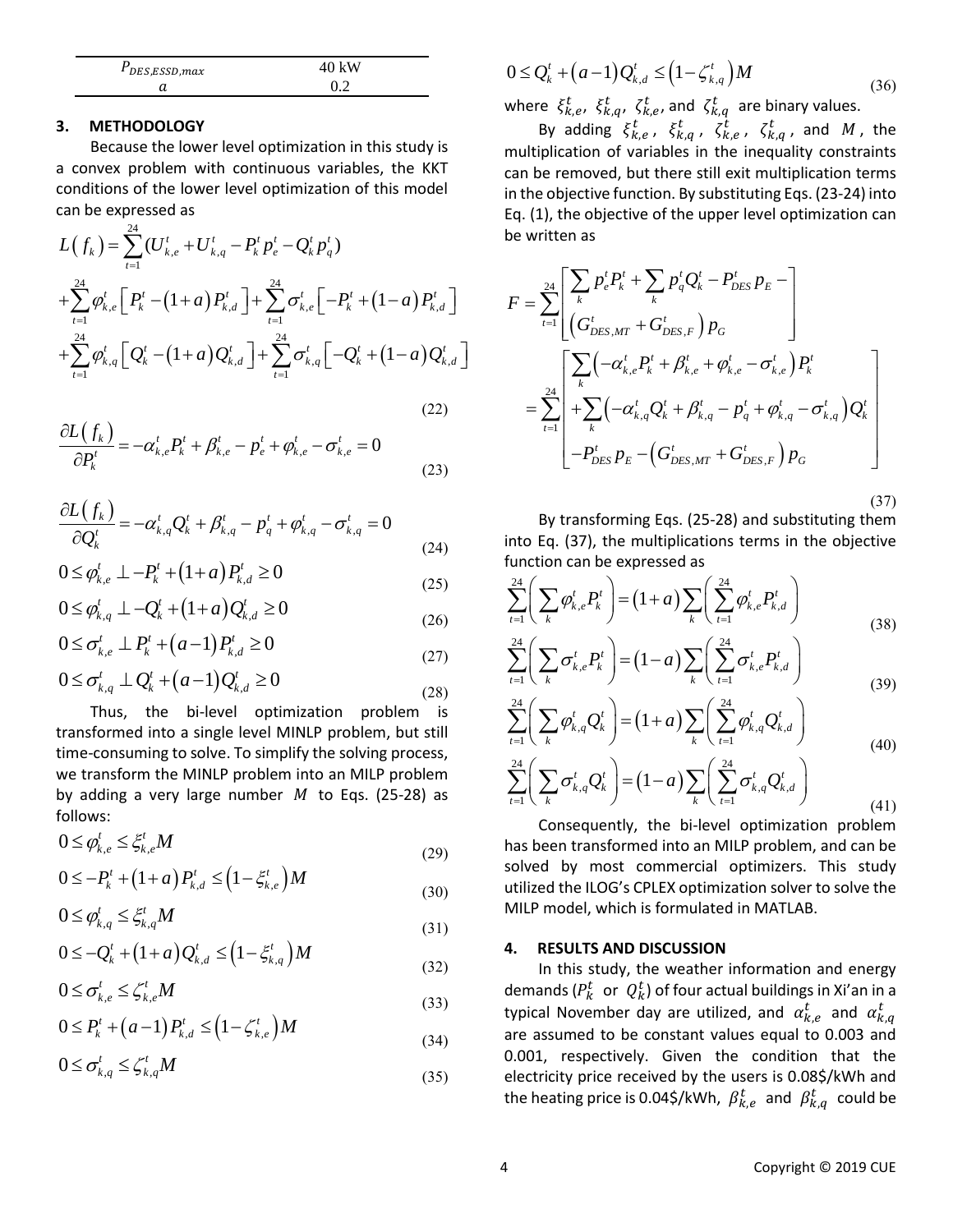derived based on  $\alpha_{k,e}^t$ ,  $\alpha_{k,q}^t$ ,  $P_k^t$  , and  $Q_k^t$ .  $p_E$  and  $p_G$ are constant values.

Figure 2 shows the energy demands of the four users in two scenarios: (i) with DES; and (ii) without DES. It can be observed from Figure 2 that compared with the scenarios without the DES, the electrical demands of all the four users in the first 12 h are increased with the addition of the DES, while those in the next 12 h are decreased. Meanwhile, the thermal demands in the first 12 h are increased, while those in the next 12 h are increased. This can be attributed to the real time energy prices announced by the DES. As illustrated in Figure 3, the electrical prices announced by the DES in the first 12 h are generally higher than those in the next 12 h; thus, users aware of the electricity prices tend to consume more electricity in the first 12 h, so that the electrical profile changes subsequently. The same analysis can be applied to the change in thermal demands. This result indicates that the time-sensitive energy prices could smoothen the energy demands of users to a certain extent.





Fig 2 Energy demands of the four users with and without the DES: (a) user 1, (b) user 2, (c) user 3 and, (d) user 4.



Fig 3 Electricity and heat prices announced by the DES in a typical day

According to the electrical demands of the four users in this study, a day is divided into three periods: period 1 (off-peak time) is from 23:00 to 6:00, period 2 is from 7:00 to 14:00, and period 3 (peak time) is from